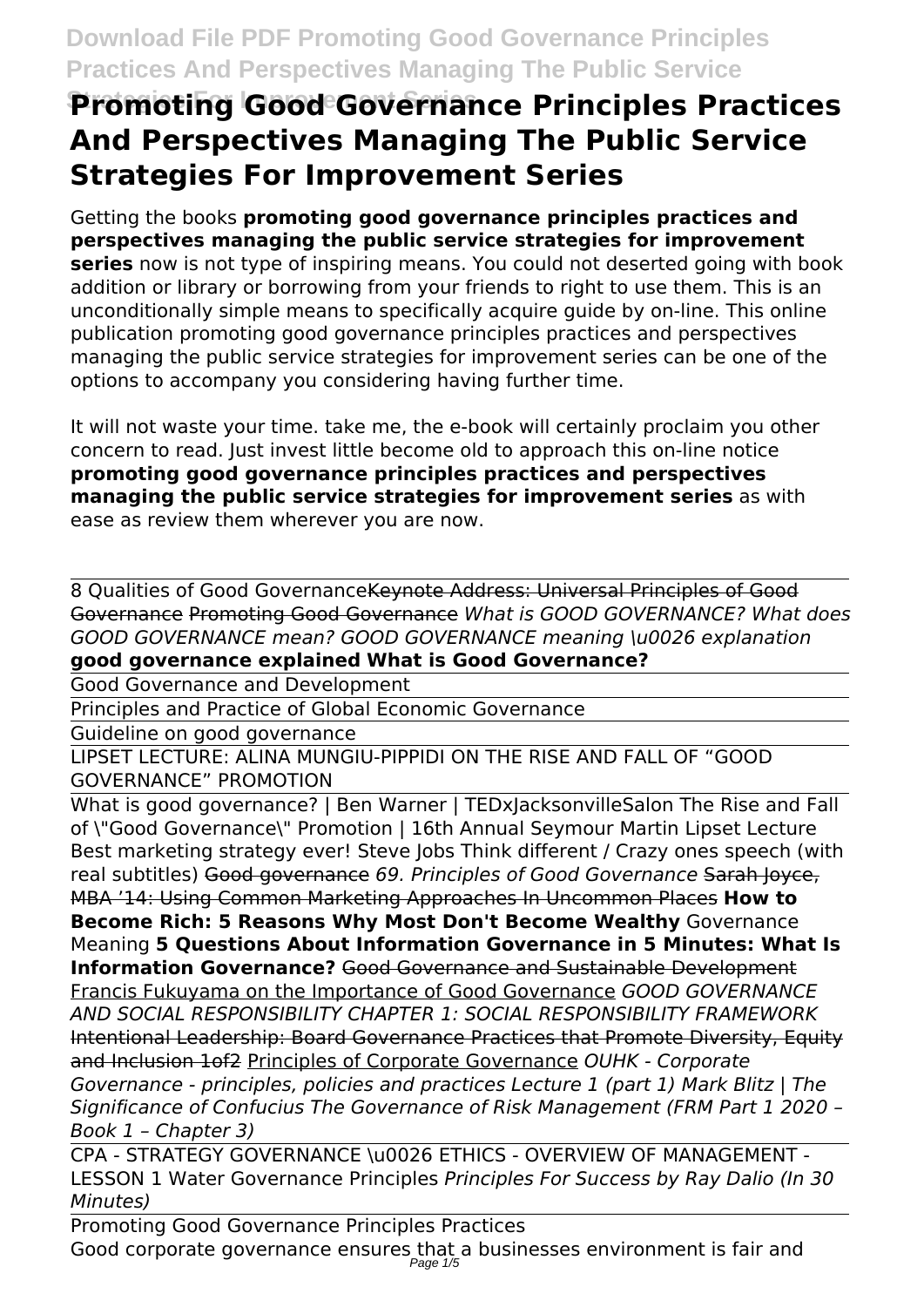*<u>Transparent and that employees can be held accountable for their actions.*</u> Conversely, weak corporate governance leads to waste, mismanagement, and corruption. Regardless of the type of venture, only good governance can deliver sustainable and solid business performance.

10 Principles that Promote Good Governance | Process ... Promoting Good Governance Principles, Practices and Perspectives The concept of good governance is interlinked with institutionalised values such as democracy, observance of human rights, accountability, transparency and greater efficiency and effectiveness of the public sector. This publication focuses on key elements of good governance.

OECD iLibrary | Promoting Good Governance: Principles ... The concept of good governance is interlinked with institutionalised values such as democracy, observance of human rights, accountability, transparency and greater efficiency and effectiveness of the public sector. This publication focuses on key elements of good governance.

Promoting Good Governance | Commonwealth Bookshop Principles of good governance encourage public managers to transcend the limitations of thinking only in legal terms. The legal implications of an action are critical to any decision, but they are also well defined, easy to determine and simple to apply. Conversely, by questioning an action in relation to values, a public manager must confront the important ethical aspects and implications of his/ her decision.

8 Principles of Good Governance in the Public Sector 1 Review The concept of good governance is interlinked with institutionalised values such as democracy, observance of human rights, accountability, transparency and greater efficiency and effectiveness of the public sector. This publication focuses on key elements of good governance.

Promoting Good Governance: Principles, Practices and ... 1 Review. The concept of good governance is interlinked with institutionalised values such as democracy, observance of human rights, accountability, transparency and greater efficiency and effectiveness of the public sector. This publication focuses on key elements of good governance. It discusses the role of public management in promoting productivity and improving performance in the pursuit of efficiency, effectiveness, economic growth, sustainable development and social justice.

Promoting Good Governance: Principles, Practices and ... Promoting Good Governance G ood governance as expressed through factors like reliability, predictability and accountability is increasingly seen as a key factor in Page 2/5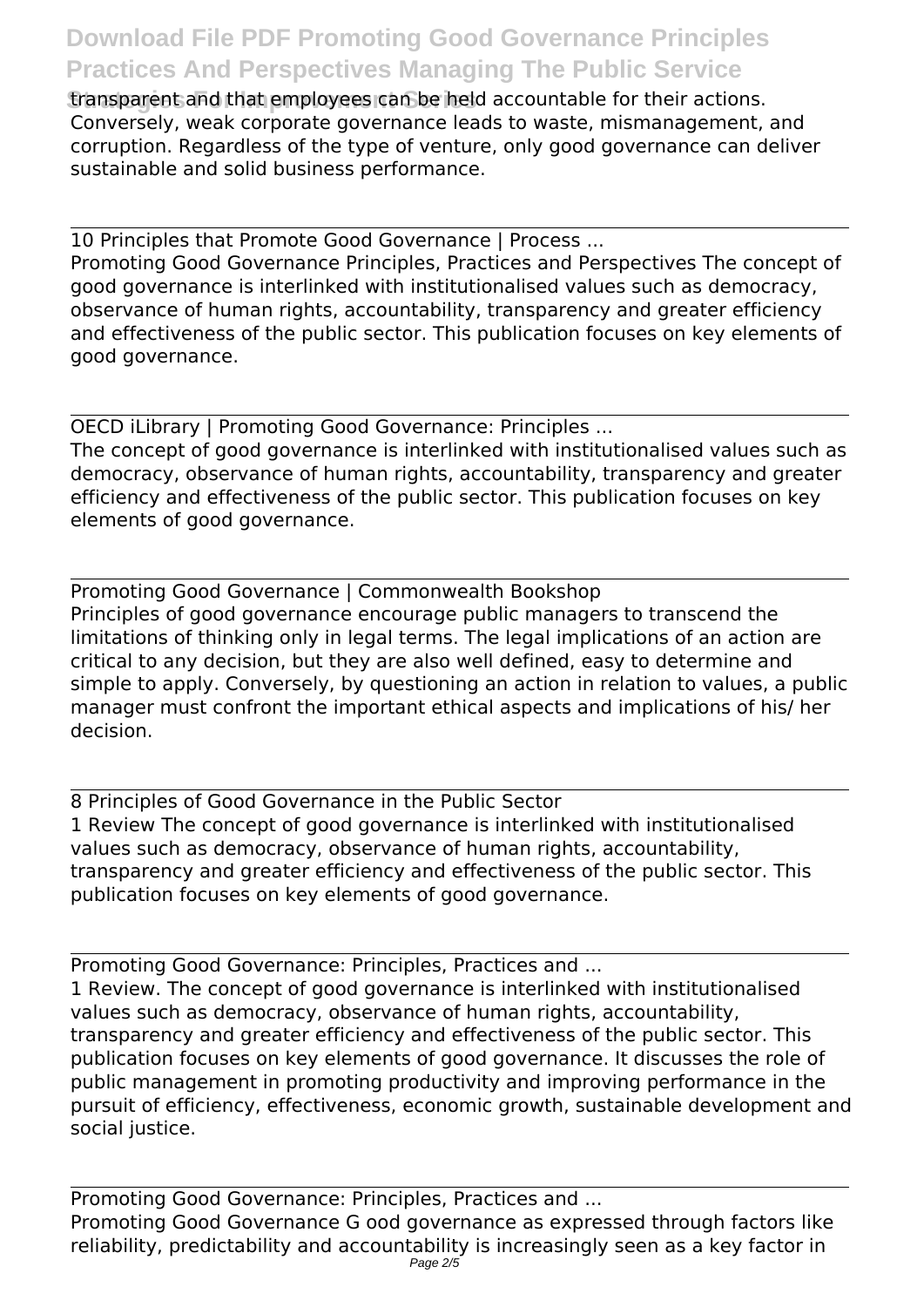*<u>Ensuring national prosperity. However, many aspects of the relationship between*</u> good governance and national prosperity are still poorly understood and may indeed vary across countries.

Promoting Good Governance - GDRC establishing a benchmark for good governance in the public sector. By encapsulating good practice within seven fundamental principles, the emphasis of this International Framework is to support application of good practice principles rather than provide guidance on specific governance measures.

Good Governance in the Public Sector— Consultation Draft ... The use of good governance principles can decrease corruption and misuse of resourc- es, and ensure that the views of minorities and the most vulnerable are included. Good governance practices can enable responsible and responsive governments and organisations. They help leaders make the right decisions with the most effective outcomes.

8 Good Governance Principles 3. Responsive 1. Accountable Best practices for good corporate governance include highlighting the importance of multiple perspectives in the boardroom. Historically, men have held board positions. As women have risen as leaders in the corporate world, governance experts have seen the value of having gender and ethnic diversity on corporate boards.

What Constitutes Good Governance? | Diligent Insights This Guide to principles of good governance is one of high-level principles which reflects this diversity and is intended to supplement the Criteria. We hope that this will be useful to schemes, prospective schemes and the wide range of stakeholders with an interest in Ombudsman matters. Six principles have been identified and briefly defined.

Guide to principles of good governance In 1996, the IMF declared "promoting good governance in all its aspects, including by ensuring the rule of law, improving the efficiency and accountability of the public sector, and tackling corruption, as essential elements of a framework within which economies can prosper".

What can we do to promote good governance in Zambia ... The concept of good governance is interlinked with institutionalised values such as democracy, observance of human rights, accountability, transparency and greater efficiency and effectiveness of the public sector. This publication focuses on key elements of good governance.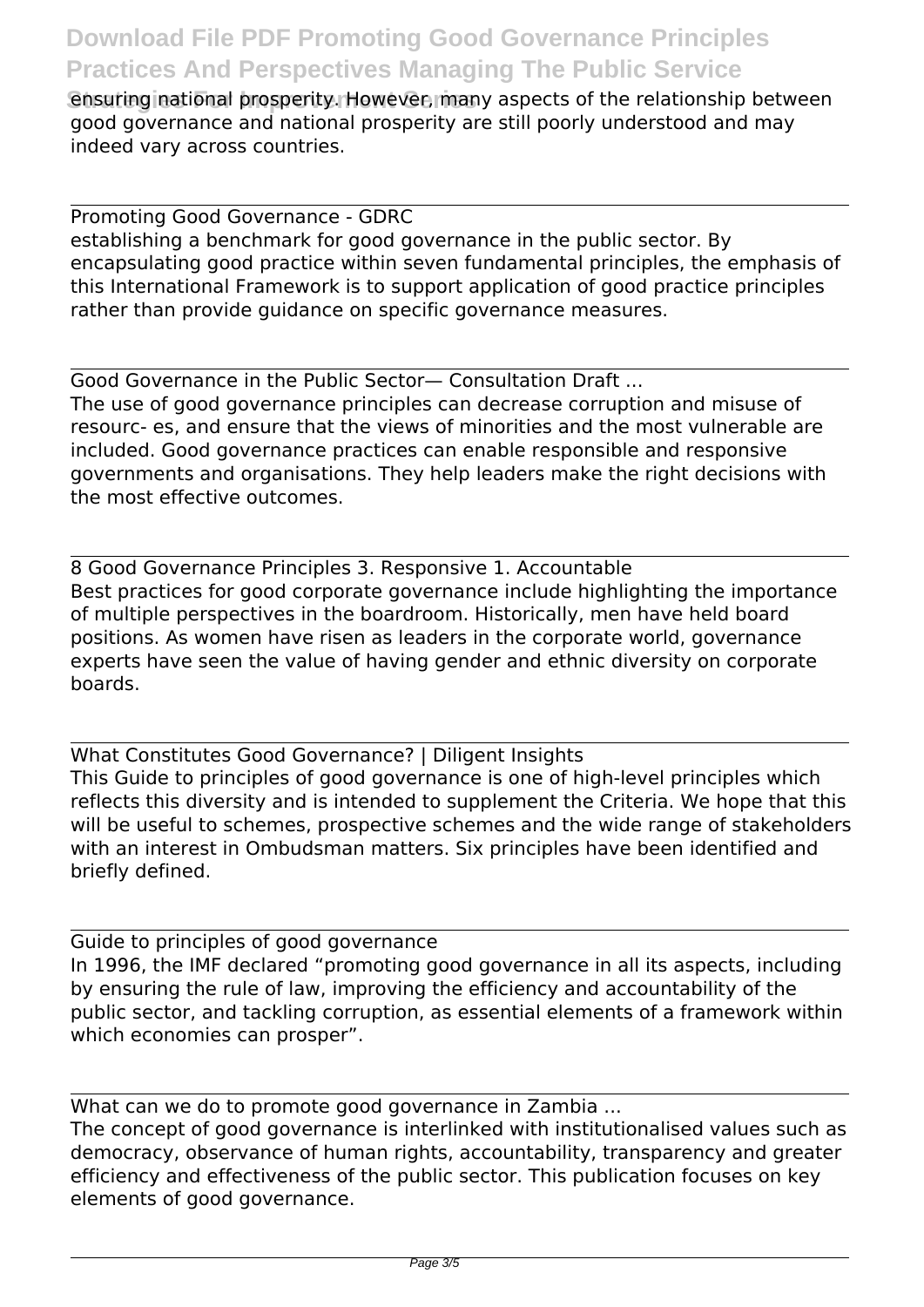**Strategies For Improvement Series** Promoting Good Governance: Principles, Practices and ...

Sep 07, 2020 promoting good governance principles practices and perspectives managing the public service strategies for improvement series Posted By Karl MayPublishing TEXT ID b12574663 Online PDF Ebook Epub Library adhering to principles of good governance ethics and transparency can have a profound positive impacton healthca re policy and practice and ultimately on patient outcomes

This book aims to show that a strong and achieving public service is a necessary condition for a competitively successful nation. The concept of good governance is linked with institutionalised values such as democracy, observance of human rights and greater effectiveness of the public sector.

Since they were issued in 1999, the OECD Principles of Corporate Governance have gained worldwide recognition as an international benchmark for good corporate governance.

This guidebook offers training modules for the promotion of public-private partnerships in the delivery of public services. PPPs in theory are supposed to combine the best of both worlds. The private sector with its resources, management skills and technology; and the public sector with its regulatory actions and protection of the public interest provide a balance in delivering public service. PPPs though are also complex in nature, requiring different types of skills and new enabling institutions and they lead to changes in the status of public sector jobs. To work well, they require "good governance", that is, well-functioning institutions, transparent, efficient procedures and accountable and competent public and private sectors. This guidebook therefore seeks to elaborate best practice and is aimed at policymakers, government officials and the private sector.

There is growing recognition of the need for new approaches to the ways in which donors support accountability, but no broad agreement on what changed practice looks like. This publication aims to provide more clarity on the emerging practice.

Since they were issued in 1999, the OECD Principles of Corporate Governance have gained worldwide recognition as an international benchmark for good corporate governance. This revised version takes into account developments since 1999 and includes several important amendments.

SMEs play a vital role in the growth of economies and are often described as the engine of economic development. However, SMEs in emerging markets struggle to survive and grow for a variety of reasons, including a lack of finance and management skills. Most of the growth-constraining factors in small businesses can